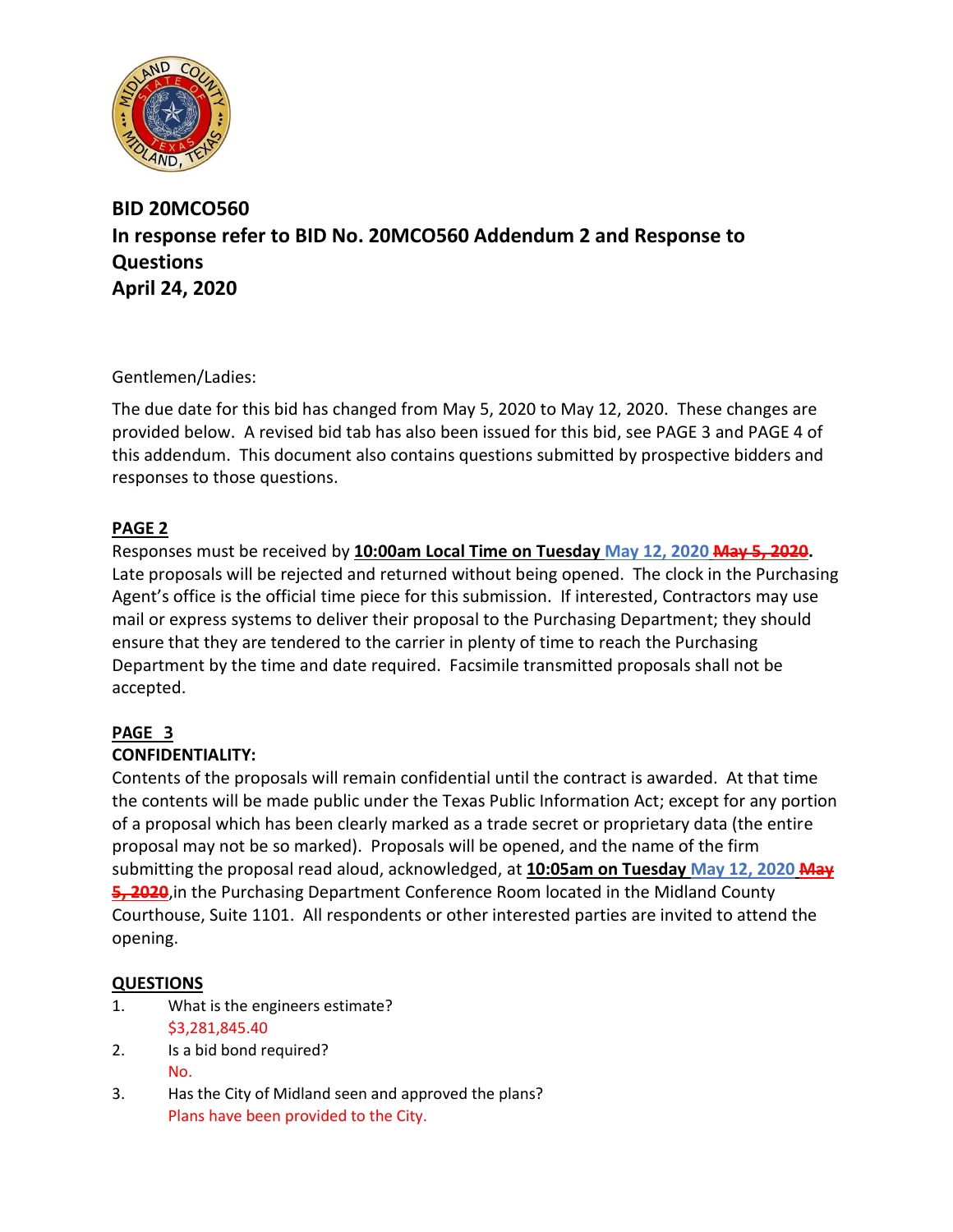- 4. Have the utilities been notified of the project? All known and identified utilities are being coordinated by the County. Any utilities discovered during construction need to be immediately communicated to the County.
- 5. Have the power pole relocates been scheduled? When will they be relocated? ONCOR has been notified. However, as stated on the plans, "If any existing utility poles, power poles, guy wires, telephone utilities, etc. are found to be in conflict with these construction plans. The Contractor shall CONTACT the appropriate Utility Company and coordinate the relocation of any/or all such utilities (No special pay)."

6. The average depth of the asphalt according to the Geotech is 2.27". Does the asphalt bid items for asphalt removal reflect the Geotech information or is it based on 1-1/2" average shown in the proposal?

The asphalt removal and haul off quantities have been revised in the bid tab to reflect a 2.25" average depth.

- 7. What is the base thickness on the driveways? If driveways are shown with a concrete hatch, then they will be concrete as per the Midland County Driveway detail for thickness. If driveways are shown as a solid hatch, then they will be 3" HMA on 8" Base. Driveways shown with the gravel hatch, they are to be 8" Base.
- 8. What is the pavement section on the paved driveways? See answer to Question 7.
- 9. What is the application rate of the prime used in the proposal? For the PRIME estimate included in this bid, Dunaway used 0.3 gal/sy. There are multiple materials accepted for use as Prime in the specification called "Item 300: Asphalts, Oils, and Emulsions." MC-30, AE-P, EAP&T, and PCE, are stated in the specification as acceptable. The application rate is dependent on the material used and should be sufficient to reduce dust and provide good adhesion. Too high of a rate will inhibit proper adhesion. If AE-P, EAP&T, or PCE are used, adequate penetration into the base material must also be ensured. Please include in your bid which of these specific materials and the application rate you are intending to use.
- 10. What is the application rate of the hot mix used in the proposal? For the HOT MIX estimate included in this bid, Dunaway used 115 lbs/sy\*in. HMA shall be placed and tested in accordance with Item 340 for Type D.

11. The proposal indicates 7,156 cy of excavation, and 7,156 cy of haul off. Haul off normally indicates removal from the site. The plans indicate embankment will be required on the project. How will this be paid? Is there additional excavation to cover the required embankment?

Suitable excavated soils are intended to be used as embankment with any remaining material hauled off. Additional excavation is not required for the embankment. This work will be paid under Subgrade Preparation.

12. Sheet 2, Note #3, requires base to be installed in  $4'' - 6''$  lifts. Will one 6" lift, and one 7" lift be allowed?

No.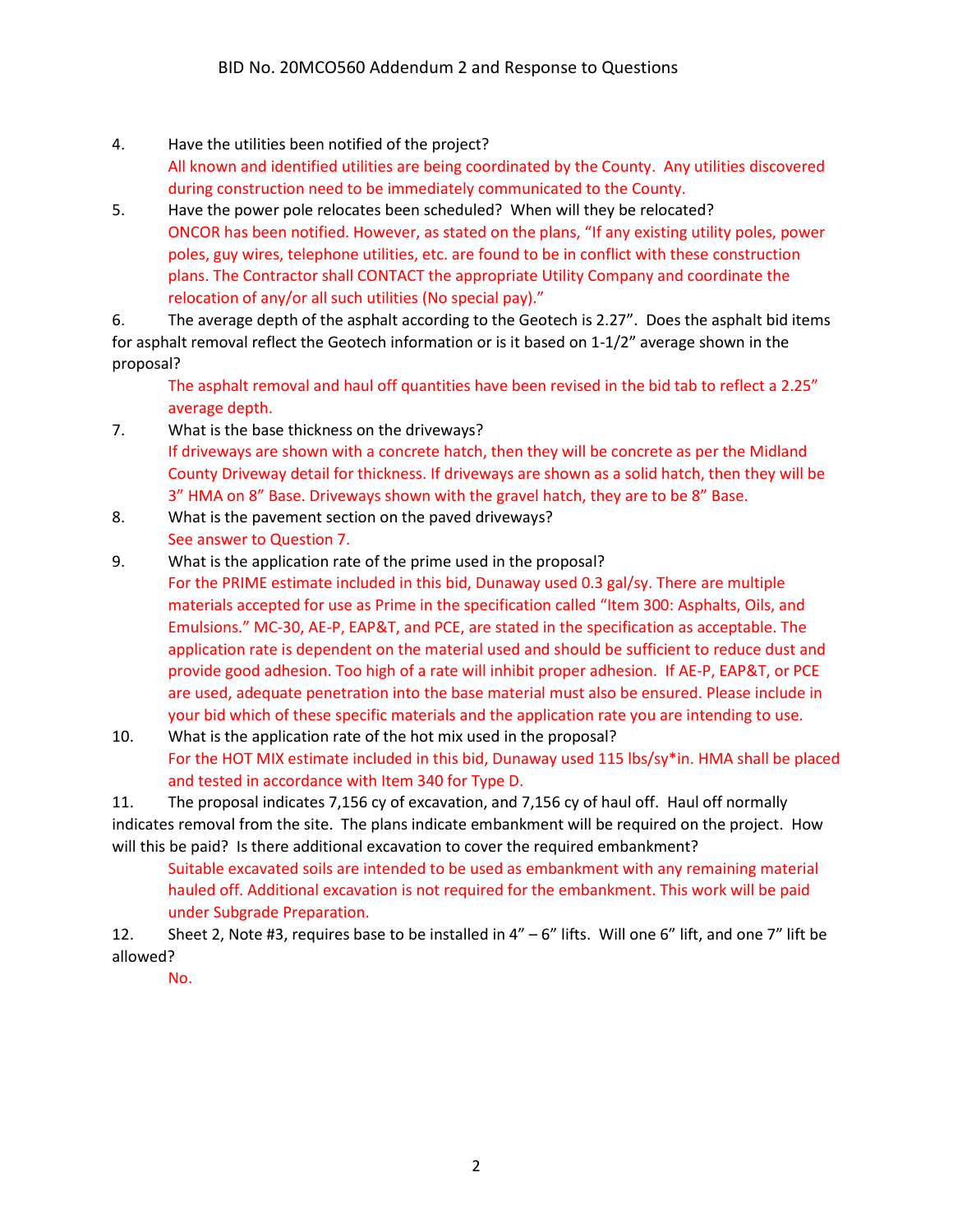| Reconstruction of North County Road 1150 Phase 2    |                                                                |             |      |                   |       |  |  |  |
|-----------------------------------------------------|----------------------------------------------------------------|-------------|------|-------------------|-------|--|--|--|
| <b>Roadway Improvements to Serve Midland County</b> |                                                                | Quantity    | Unit | <b>Unit Price</b> | Total |  |  |  |
| <b>Base Bid</b><br>Item Description                 |                                                                |             |      |                   |       |  |  |  |
| $\mathbf 1$                                         | Preparation of R.O.W. (60' ROW)                                | 119         | Sta. |                   |       |  |  |  |
|                                                     |                                                                |             |      |                   |       |  |  |  |
| $\overline{2}$                                      | Sawcut Existing Asphalt (full depth)                           | 353         | L.F. |                   |       |  |  |  |
| $\overline{3}$                                      | Asphalt Excavation - 2.25 inch depth (average)                 | 2,386       | C.Y. |                   |       |  |  |  |
| $\overline{4}$                                      | Asphalt Haul Off                                               | 2,386       | C.Y. |                   |       |  |  |  |
| 5                                                   | Earthwork/Excavation                                           | 7,156       | C.Y. |                   |       |  |  |  |
| 6                                                   | Haul Off                                                       | 7,156       | C.Y. |                   |       |  |  |  |
| $\overline{7}$                                      | Relocate Mailboxes                                             | $\mathbf 1$ | L.S. |                   |       |  |  |  |
| 8                                                   | Subgrade Preparation                                           | 48,743      | S.Y. |                   |       |  |  |  |
| 9                                                   | <b>Prime Coat</b>                                              | 12,110      | Gal. |                   |       |  |  |  |
| 10                                                  | <b>Flexible Base (Roadway and Driveways)</b>                   | 15,524      | C.Y. |                   |       |  |  |  |
| 11                                                  | HMA Pavement - 3" thickness - Type D                           | 6,964       | Ton  |                   |       |  |  |  |
| 12                                                  | Concrete Pavement at Intersections and<br>Cul-de-Sacs          | 1,096       | S.Y. |                   |       |  |  |  |
| 13                                                  | 32'x50' Pitched Concrete Pavement Section                      | 15          | Ea.  |                   |       |  |  |  |
| 14                                                  | 6" Concrete Driveways                                          | 211         | S.Y. |                   |       |  |  |  |
| 15                                                  | 60'x5' Pipeline Cap                                            | 16          | Ea.  |                   |       |  |  |  |
| 16                                                  | Reflective Marking (Type 1) 4" Double Yellow<br><b>Striped</b> | 22          | Sta. |                   |       |  |  |  |
| 17                                                  | Reflective Marking (Type 1) 4" Broken Yellow<br><b>Striped</b> | 93          | Sta. |                   |       |  |  |  |
| 18                                                  | Reflective Marking (Type 1) 4" White Striped                   | 112         | Sta. |                   |       |  |  |  |
| 19                                                  | 18" Stop Bar Pavement Marking                                  | 149         | L.F. |                   |       |  |  |  |
| 20                                                  | Surface Preparation for Pavement Marking                       | 115         | Sta. |                   |       |  |  |  |
| 21                                                  | $\vert$ IN SM RD SN SUP&AM TY10BWG(1) SA (P)                   | 34          | Ea.  |                   |       |  |  |  |